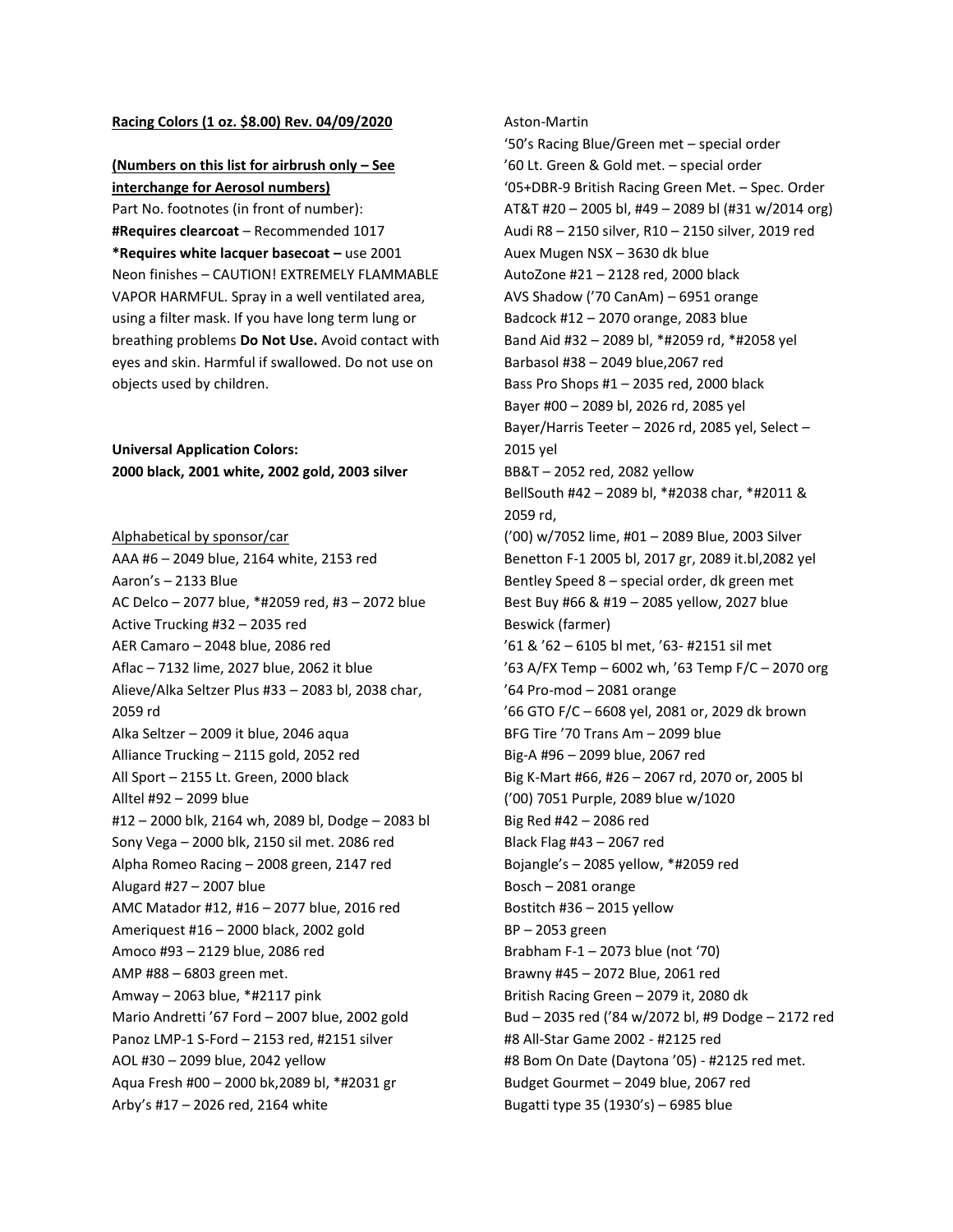Bulls Eye #19 - \*#2059 red Bully Hill #87 – 2133 blue, \*#2058 neon yellow Burger King - #2156 ruby, 2028 yellow, ('96) – 2000 blk, 2011 red, 2120 orange Busch #11 – 2039 dk blue Cadillac Northstar LMP - #2150 silver Cam 2 – 2067 red, 2164 white Camel – 2082 yellow Camping World – 2072 blue, 2085 yellow Canadian Club Indy – 2070 orange Carolina Ford Dlrs. #1 – 2073 dk blue Cartoon Net. #29 - #2088 yl, \*#2011 rd #9 – 2086 rd, 7132 lime, Happy B-day 2062 bl Castrol – 2050 gr., 2086 red Champ Car – 2021 gr, 2026 red CAT – 2000 black, 2082 yellow Channel Lock – 2063 blue, 2067 red Chaparral (Can-Am) – 6002 white Cheerwine #21 – 2019 red Chassis/Dove Gray – 2036 Cheerios #26 - #2088 yel, 2027 blue Cheerios/STP #43 - #2088 yel, 2010 bl, 2027 dk bl Berry Burst – 2016 red, 2066 it purple Honey Nut - #2088 yel, 2070 orange Cheese it #00 – 2026 red, #2167 yellow ChiTown Hustler '69 Charger F/C – 6861 red Cingular #31 - \*#2014 Neon Orange, 2000 blk Circuit City #8 – 2019 Citgo #21 – 2086 rd ('96+) – 2081 or, (silver 2002), #99 – ('01) #2169 dk blue met, ('02) 2049 dk blue Citgo/Seven-Eleven – 2049 dk blue Citi Financial #16 – 2005 blue City Chev. #46 - \*#2031 green, \*#2058 yellow Clabber Girl #96 – 2142 teal ('95) #7 – 6237 turq Close Call #11 – 2000 bk, 2136 pink, 2015 yel Coca Cola (old) – 2061 red, 2002 gold Color Me Gone '64 Dodge – 6452 wh., 6350 bl. '67 Charger F/C – 6762 bl met., 6452 wh Conseco #14 – 2132 med green, 2017 it green Coors #9 – 2067 red, Light #9 – 2133 blue Coors Light #42 ('96) – 2067 rd, 2049 bl, \*#2038 chart, #40 ('97) – 2027 bl, 2067 rd, #2151 sil, 2165 yel prl, Dodge #40 - #2151 sil, Original Coors – 2168 Gold Coors Silver Bullet #42 - #2033 bl, \*#2117 pink (early'95 - #2151 sil, 2033 bl, \*#2059 red)

Corvette '57 Sebring SS – 5622 blue met. C5-R - #2173 yellow, 2164 white, C6-R – spec. ord. Grand Sport – 6003 blue, 6002 white Country Time #30 – 2085 yel, 2049 bl, #68 - \*#2038 Chart, ('93 Dayt.) \*#2117 pk, #51 - \*2038 & \*#2117 Crayola #98 – 2028 yel, 2132 gr, 2155 it gr Crisco #88 – 2076 it blue, 2072 dk blue Crown Petroleum – 2072 blue Crown Royal #99, #26 – 2160 burple, 2004 yellow Mike Curb #2,#3 – 2089 blue, #2088 yellow Cummins #43 – 2026 red Daddy Warbucks Falcon – 6434 Poppy Red Dahlonega Ford #9 ('75 Elliott) – 2009 it blue Delco Remy – 2000 black, \*#2038 chartreuse Dentyne – 2052 red Detroit Gaskets – 2128 red DeWalt Tools #08, #1, #29 – 2082 yel, #17 – 2042 yel Diamond Rio #78 – 2026 red, 2002 gold, 2538 lav Diamond Ridge #29 – 2142 teal Die Hard #1, #17 – 2000 black, \*#2011 vermillion DiGard #88 - #2033 blue, 2002 gold Dinner Bell #75 - \*#2058 yel, \*#2059 red, \*#2060 bl Direct TV #07 – 2089 blue Dirt Devil #40 - \*#2059 rd, 2000 bk, #36 – 2061 red Dish Network #26, #60 – 2000 blk, 2026 red (#99 2086) DLP #96 – 2005 blue, 2000 black Dodge '69 Daytona #88 – 2129 blue Intrepid & Charger #9 & #19 - #2172 red Truck #30 ('95) – 2026 red, 2006 gold Domino's – 2026 red, 2089 blue: #00 - #2034 blue met. Doug's Headers '63 Chevy ll – spec order, org met. Dow Chemical #99 – 7051 pur met. Dr.Pepper #50 – 2052 red Dukes/Sauers #90 – 6862 it yellow DuPont #99 ('92) – 2099 blue DuPont #24 - #2101 blue, \*#2071 neon red ChromePrem. – 2006 gold Daytona '00 – 6239 bluish silver met. Jurassic Park – 2035 red \*Peanuts\* car  $-2171$  it blue, 2089 blue (top) 200 Years Anniv. \*#2071 neon red Duracell – 2152 yellow/orange Duralube #64,#10 – 2026 red, 2015 yellow Dynagear – 2153 red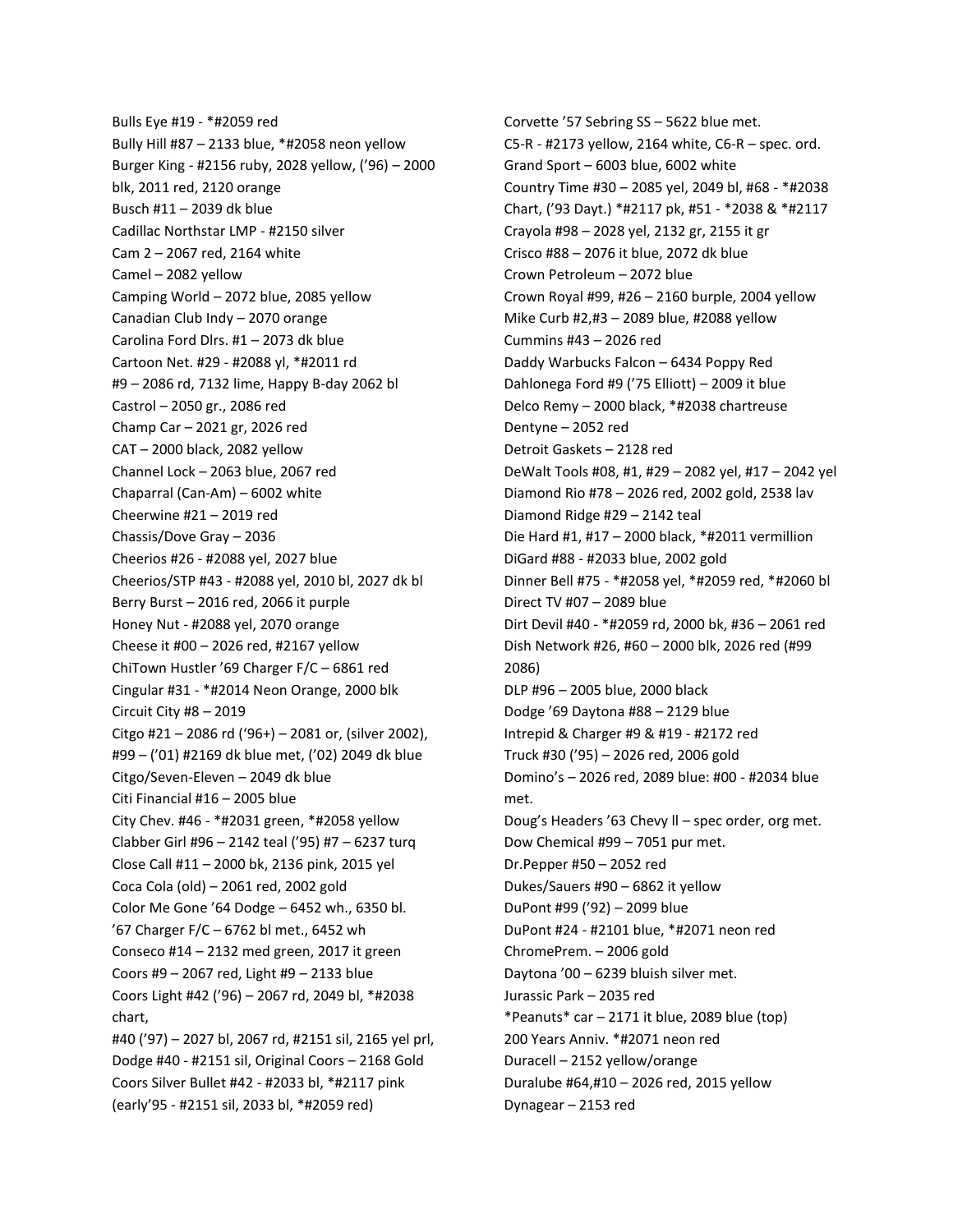Earnhardt '64 Chev #8 Doc's Cycle – 5907 beige '56 Ford #k-2 – 5922 pink, 6956 sil met. 10,000 RPM Spd. Equip. #8 – 2005 bl, 2085 yel Bill Elliott Merc. – 2067 red, 2164 white Ritchie Evans #11 – 2163 brt. Orange Walker Evans #20 Dodge Tr. – 2077 blue Excedrin #57 – 2153 red Excide #7, #99 – 2000 bk, 2089 blue, 2092 pink (Mon. decals match 2136 pink, 2048 blue not car) ('00) \*#2117 neon pink,2089 blue Exxon Aurora – 2082 yellow Factory Stores – 2072 blue, \*#2059 red Family Chan./Primestar - #2101 bl, 2086 rd Family Click.Com #16 – 2066 it purple w/1020 pearl Farm Bureau – 2093 maroon Fastenal #40 – 2077 blue F.A.T. – 2026 red FDP Brakes #9 - #2118 teal, \*#2117 pink FedEx #11 – 2160 burple, 2086 red Toyota – 2000 blk, w/2014 org/2089 bl/2155 gm Ferrari Red – 2078 ('50's – '70's) – 2153 (modern) '50's 195s Blue Met. - #2034 Club Italy F40 ('95) – 2086 rd, 2155 it. Gr F-1 ('97 up) – 2086 red, Fly Yellow – special order Momo – 2153 red, Pilot F40 – 2133 blue Toshiba/Olive Garden – 2067 red, 2053 green Fiat Racing Red - 2086 Fiddle Faddle/Hungry Jack #34 – 2067 red Fighting Irish '70 Camero F/C – 6735 lime/gold met. Fina Lube – 2099 blue, 2061 red; #74 – 2072 blue Finch #34 – 2086 red, 2111 blue Fingerhut #98 – 2000 black, 2136 fushia 1 st Plus #13 - \*#2071 neon rd, 2166 dk teal First Union #46 – 2053 gr, 2150 sil Folger's #25 – 2052 red, Decaf #35 – 2053 gr, #6 - #2030 red, 2002 gold Food City #64 – 2078 red, 2085 yellow Ford '60 – '70 Race Cars – 6430 wh GT 40 & cobras – 6436 bl ('63 – 6233 bl) '69 Talladega #27 – 2012 red '69 T/A Must. #16 – 2067 red, 2073 blue '70 T/A Must. – 2120 orange Pamelli Jones – 2042 yellow '72 leMans – 7132 Lime Foto Quelle 911 – 7230 brt. Lime Foyt – 2081 orange

French's #7, #43 – 2042 yellow Friedkin Enterprises #14 – ('66) 6504 rd, ('67) 6762 bl, ('68) Curtis Tumer 6853 bl, Bobby Allison 6967 rd Gatorade #88 – 2122 green Geico #7 – 2072 blue Georgia Pacific #44 – 2077 blue Gitanes 911 – 2027 blue or 2067 red, 2164 white Glidden Paint – 2083 bl, 2082 yel, 2067 red, 2160 brp GMAC #25 – 2027 blue, ('06 up) - #2169 dk blue met. Paul Goldsmith '64 Ply #25 – 2026 red Goodwrench – 2000 bk, #2151 sil (int. 2128 red) #29 ('01) – 2086 red, ('02) – 2000 blk, #2151 sil met Olympic car #3 – 2099 blue, 2067 red Pro Bass #3 – 2168 gold met, Taz car #3 – 2128 red Winston & 600 special ('00) – 2015 yellow Gould Pumps #34 – 2089 blue Grainger #60 – 2067 rd, #2151 sil, #16 – 2035 rd Gulf – 2064 it blue, 2065 orange, 2133 dk blue Gumout #30 – 2003 silver, 2153 red Gumey T/A Cuda & Eagles – 2084 dk blue Ford #121 – ('65) 6634 bronze, ('66) 2067 red Halleroder Opel – 2042 yellow Hanley Tools – 2107 blue Hardees #28, #29 – 2012 or, #20 – 2072 bl, 2081 or, #2, #18, #31 – 2027 blue, \*#2014 orange Harrah's #14 - #2032 yellow, 7051 purple Havoline (all #) – 2000 bk, \*#2059 rd or \*#2058 yellow #28 Iron Man - #2151 silver met, #42 - #2151 silver, \*#2058 neon yellow Hawaiian Charger F/C - #2033 blue met Hawaiian Punch – 2078 red, 2085 yel, 2005 blue Hawaiian Tropic – 2061 red Hayes #15 – 2063 itbl, 2160 burple, 2082 yellow Health Source #19 – 2015 yellow, 2067 red Heiig-Meyers - #2103 green, ('98) 2153 red Heinz #57 – 2016 red Highway Master – 2019 red, 2000 black Hills Bros #90 - #2030 maroon met #23 – 2061 red, 2006 gold met Hodgdon #15 – 2072 bl, #75 – 2035 rd, #21 – 2067 rd Holiday Inn #29 – 2053 green, 2133 blue Michael Holigon #25 – 2099 blue Holly Farms #11 – 2120 orange, 2026 red #26 '66 Ford – 6532 yellow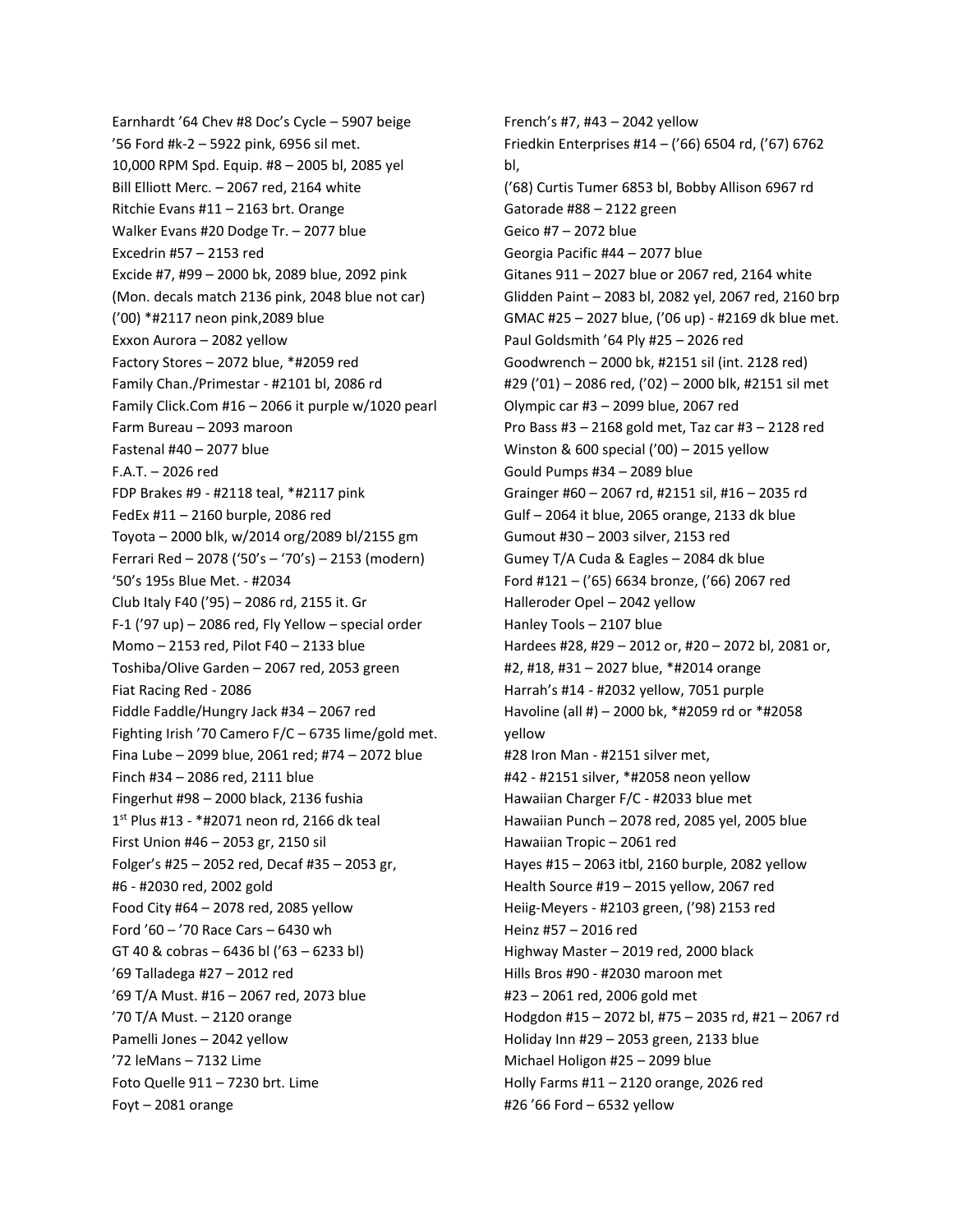Hollywood (cart) - #2151 sil, 2153 rd, 2159 gr, #2034 bl Home Depot #20 – 2163 orange Honda early F-1 Racing White – use 6002 Honker Ford '67 (Can-Am) – 6036 lav met. Hooter's #7 – 2065 orange, (#19) 2027 bl, \*#2011 rd (#1) 2049 bl, \*#2011 red, (#11) 2065 orange Hot Wheels – 2005 bl, #44-2083 bl, 2067 rd ('98) #2034 bl ('00) \*#2011 rd, 2010bl, #2034 bl Charity Ride Car – 2170 gray met Hurst – 2002 gold met Hyde Tools – 2072 blue Indy Winners ('32) – 6932 gray, 2048 blue (36) – 2172 red ('52) – 5232 cream, 2016 red ('57 & '58) Belond Spec – 2015 yellow, ('60) – 5715 bl ('75) Jorg Eagle – 2171 it bl, ('79) – 2172 rd, 2005 bl ('96) – 2174 purple ('04) Argent/Pioneer – 2026 red, #2101 blue met Interstate #18 - \*#2031 neon green ('92 – 2069 green) '96 Redskins spec 6513 maroon & 2082 yellow Irwin #97 - #2169 dk blue met Jagemeister – 2081 orange Jaguar Racing Green - #2097 D Type ('57 LeMans) – 7003 dk blue met Group 44 XKE V-12 – 2097 dk green, 2155 stripes R-1 ('00 F-1) – special order – green met (not flip tone) Ned Jarrett #11 – ('61) 6104 bl, 6002 wh, ('62)6200 bl, 6002 wh, ('63) 6231 dk bl, ('64-'65) 6436 bl Jasper Eng #77 – 2067 rd, 2082 yellow, 2005 bl ('97+) 2034 bl, ('01) – 2085 yellow Jegs P/S – 2082 yellow Bill Jenkins '66 Nova – 6513 red, 6002 white Jim Beam #7 – 2086 red John Deere – 2157 gr, 2015 yellow, 2155 it, gr (gold – 2002) Warren Johnson - #2169 Jordan/Peugeot F – 1 ('96) – 2131 gd met, ('95) 2103 tq Benson & Hedges ('97) - #2167 yellow Sason ('93/'94) – 5600 ft. turq Jungle Jim Nova F/C – 6801 blue met. Kar – Kare #11 – 2086 red

Kellogg's #41 – 2085 yel, #14 – 2000 bk, 2086 red #5 – 2085 yellow, 2086 red ('96 Iron Man - #2151 sil) Comy #5 – 2053 green Fruit Loops #5 – 2068 pur, 2069 gr, Blasted 2086 red Rice Crispy Treats – 2089 blue Tony Tiger #5 – 2083 blue, 2163 orange ('01) #5 – 2034 blue met. 2163 orange Keystone #16 – 2086 red, \*#2038 chartreuse KFC #88 – 2086 red, 2049 blue Kingsford #59 – 2081 org, 2072 bl ('00) 2026 rd, 2072 bl Kings Inn Merc. #17 – 2067 red, 2164 white King's Row #72 – 2002 gold K&K Insurance – 2128 red Kleenex #40 – 2005 bl, \*#2058 yel, #33 – 2027 & 2062 bl #8 – 2049 dk blue, 2089 it blue K-Mart/Lil Caes. #37 – 2026 rd, 2051pr, 2081 or. (int) K-Mart/RC #37 – 2072 blue Kodak – 2028 yellow (Fun Saver w/2048 blue) #77 & #12 - #2172 red, 2028 yellow Kodiak #25, 27 (to '93) #41 ('97) - #2097 Dk gr, \*#2031 gr, #41 ('95-6) – 6703 dk gr, \*#2031 gr #9 & #92 – 2155 it green Kool – 2021 green Kool Aid #30 – 2085 yellow, 2056 red Kraft #92 – 2072 blue LaFayette Ford #28 – 6430 white, 2161 it blue 1960 #28 – 6034 yellow Lance #43, #4, #25 – 2005 bl, 2078 red, 2163 orange Landy's '64 Dodge – 6354 gray met Lemon Tree #28 – 2015 yellow Levi Garrett – 2013 yellow Leyton House – 2076 blue or 5809 turq. Lifebuoy #71 – 2027 blue Ligier – 2077 blue Lipton Tea – 2078 red, \*#2058 yellow Little Debbie #21 – 2026 red Lola T-600 Cooke – Woods – 2004 yellow T-70 Mecom – 6003 blue met Lotus Essex Blue Met – special order Lowe's #11 - #2034 bl, 2085 yel, ('96 gold – 2002), #31 – 2027 bl, 2085 yel, #48 - #2084 bl, #2151 sil Lucks #63 – 2085 yellow Lucky Dog #45 – 2066 Purple Lucky Strike – 2067 red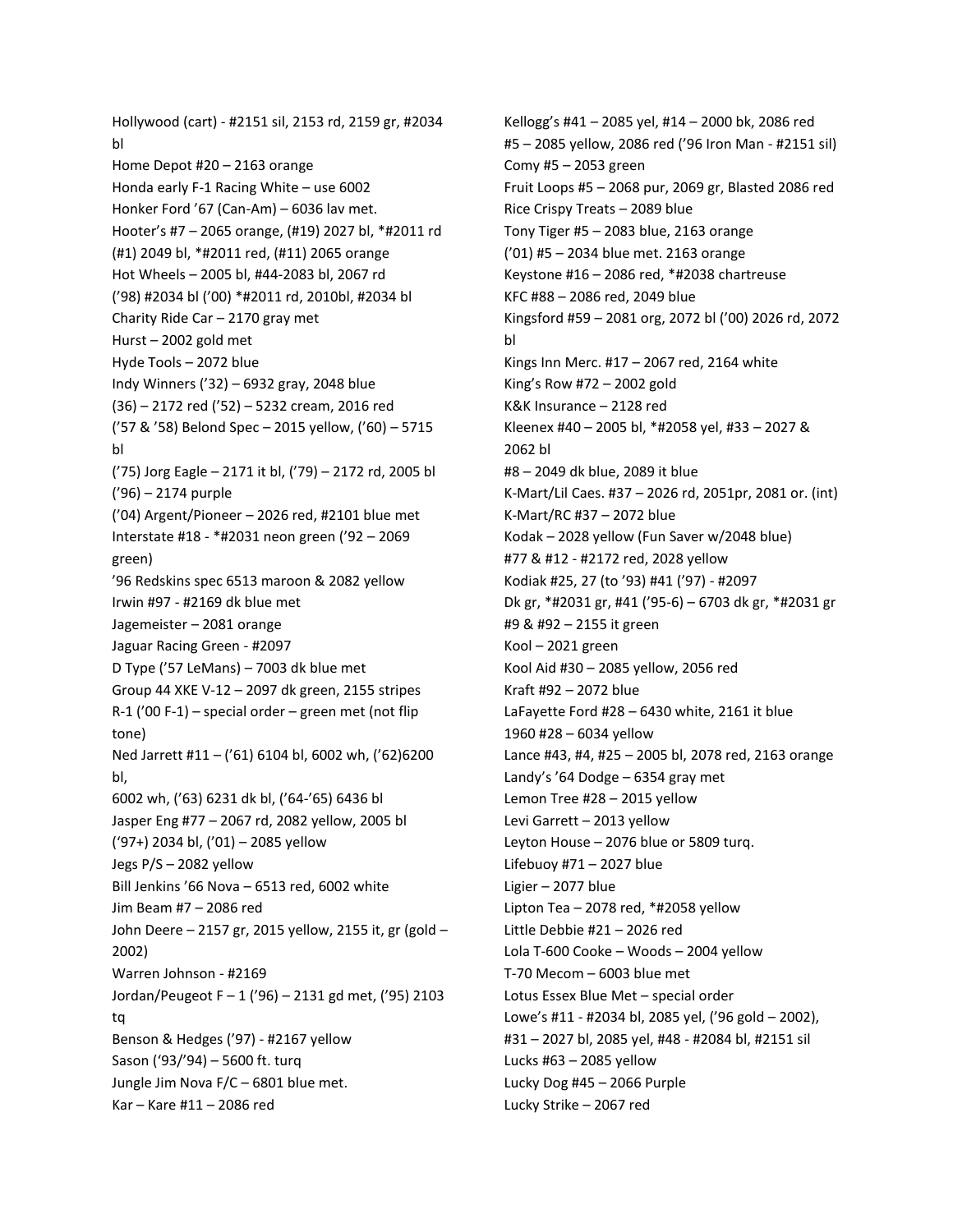Lysol – 2099 blue, 2015 yellow Mac Tools - #2088 yellow MAD F/C – 2086 red Manhiem Auct. \*#2031 gr, \*#2038 yl, \*#2060 bl Marcus #71 – 2041 blue Marines #53 - \*#2059 neon red Marlboro - \*#2071 red or 2128 red (early F-1) Martini and Rossi 911 – 2164 white Maserati Red ('50s &'60s) – 2134 Master Chevrolet #54 – 2082 yellow, 2006 gold Bill \*Golden\* Maverick '63 & '64 Dodge - #2088 yel Maxwell House - #2034 Brt Blue Met, 2034b Blue, 2160 Burple MBNA #22 – 2000 bk, 2122 gr, #2151 sil (gold 2002) McDonald's #27 – 2026 rd #94 – 2153 rd, 2015 yel, ('98 spec) #2168 gold met Thunderbat #94 – 1202 semi-gloss bk, \*#2060 bl MAC Tonight #94 – 2049 dk blue McLaren Can-Am – 2070 orange or 2120 it orange '96 Gulf McLaren LeMans-#2169 dk blue met. McLaren Mercades (F1) MP4/12&13 \*presentation\* - 2152 yellow/orange MP4/12 & 13 \*race\* - 1236 gray met w/1017 clear Mecom Scarab – 5817 it blue met. Meineke – 2004 yellow (#29 – 2085), 2000 black Mellgear #9 – 2007 blue met. Melling #9 – 2067 red, #15 – 2072 blue Mello Yello #42, #51 - \*#2031 green, 2000 bk Menard's #13 - \*#2059 red, \*#2058 yellow, 2072 blue DEI #15 - \*#2058 yellow Mercedes Silver Met. (to'72) – 2150, ('73+) - #2151 CLK Original Telle – 2099 blue '64 Mercury #1 & #8 – 2000 black, 6238 red, #15 & #16 – 6436 bl, 6238 red, 6430 wh Mercury T/A Cougar #98 – 2026 red, 6956 pewter Miller Gen Draft – 2000 bk, #27 – 2002 gd, #2 – 2042 yellow Miller High Life – 2006 gold, 2035 red Miller Light #2 – 2133 blue, ('99 to "04) #2169 blue met Harley Car - #2034 brt blue met Miller dodge #2 - #2101 blue met. ('08) w/2010 it blue Minardi Hart ('97) 2073 dk blue Mitsubishi Lancer – 2086 red

M&M's #36 2016 rd, 2082 yel, #38 2082 yel, #2029 bm #18 – 2082 yellow Mobil 1 #12 – 2133 blue, ('99+) & #77 - #2169 blue met Mobil Mercedes – 2005 blue Mom 'n Pop's#31 – 2000 black, 2086 red Momo (except Ferrari) – 2134 red George Montgomery '33 Willys – 2009 it blue '67 Mustang – special order, it metalflake blue Bud Moore T/A Cougar #98 – 6630 red, 2150 silver Mopar – 2000 black, 2001 white Motorcraft #15 – 2026 rd, #21 – 2035 rd, #2151 sil Motorola (cart) - #2151 sil, 2086 red, 2072 blue Mountain Dew #11 – 2050 green M&W Windows #14, #21 – 2086 red NAPA #52, #16 – 2111 bl, 2028 yel, #28 – 2072 bl, #15 - #2169 dk blue met, 2006 gold met National Guard #54 – 2072 blue, 2086 red #16, #25, & #88 - #2169 dk blue met, 2086 red NBA All Star Game #99 – 2086 red, 2152 org/yel **Neon colors – see footnotes at top of list** Blue - \*#2060, Chartreuse - \*#2038, Green - \*#2031, Orange - \*#2014, Pink - \*#2117, Red - \*#2059 & \*#2071, Vermillion - \*#2011, yellow - \*#2058 Nescafe – 2061 red Nestles Crunch – 2099 blue NesQuick #10 - #2167 yellow Netzero #0 – 2026 red New Holland #94, #2 – 2072 blue Don Nicholson '62 Chev. – 6002 white '65 comet – 6434 poppy red Nicorette #24 - \*#2038 chart, \*#2031 gr, 2079 gr Nilla/Nutter Butter #3 BGN – 6935 yellow Nissan GTP – 2083 blue, R390 GT-1 – 2086 red, R390 – 2009 it blue, Courage C-52 – 2005 blue Norris Ford #15 – 2072 bl, 2164 white Northern Lights #9 – 2129 it blue Oakwood Homes #33 – 2049 dk blue, 2041 it blue Office Depot #99 – 2153 red Old Milwaukee – 2056 red Old Spice (Opel) – 2084 dk bl, (#20) - #2030 red met Old Yeller – 5832 yellow Olive Garden-2132 green, 2056 red Oreo #3 BGN - #2034 bl met, 2089 it bl Ortho #21 – 2015 yellow, 2157 green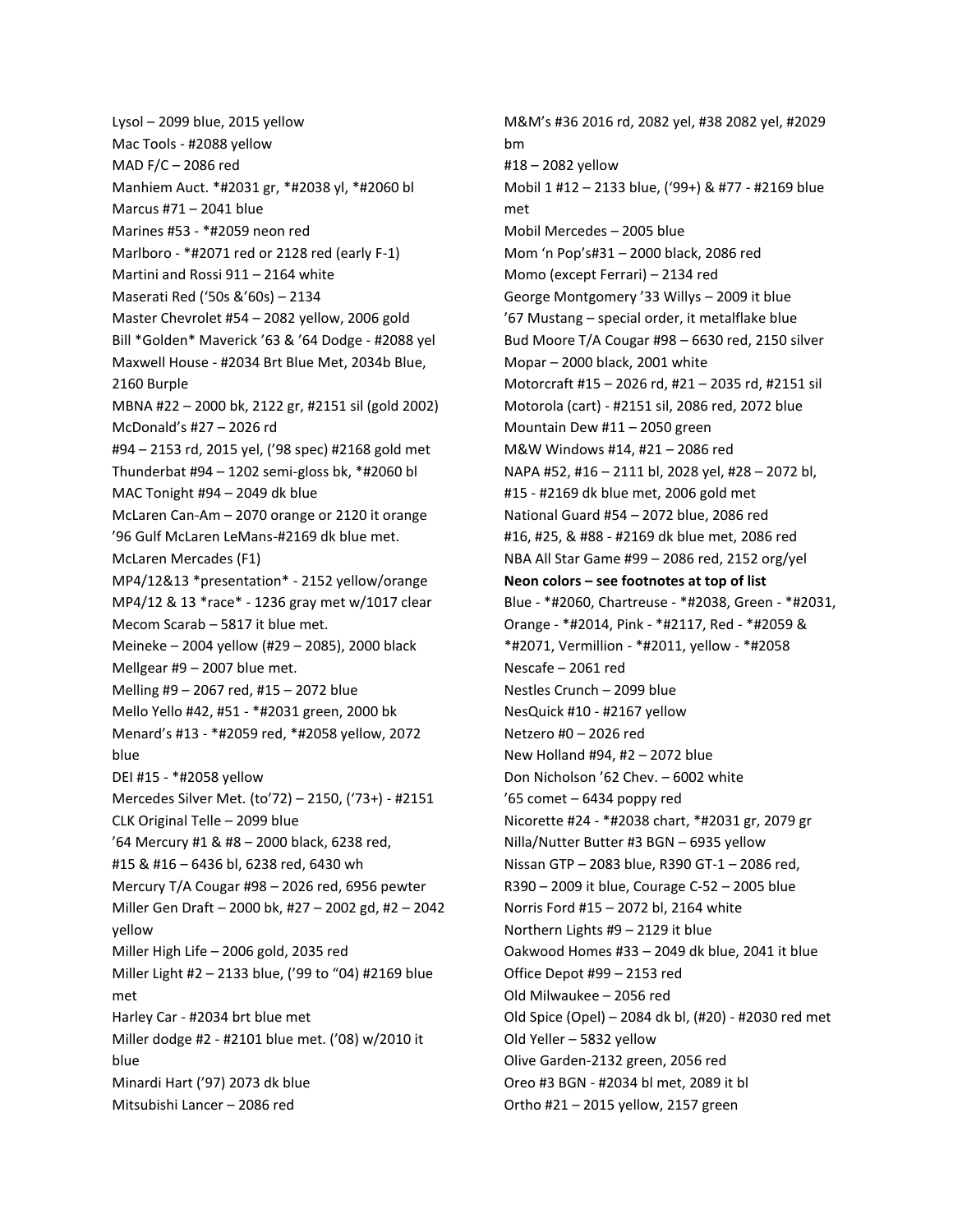Panoz LMP-1 – 2153 red Papa John's – 2067 red Paycheck #11 – 2005 blue Peak #42 (kit) – 2039 dk bl, (later) – 2041 bl, \*#2117 pk Firebird P/S – 7051 purple met David Pearson/H-M '69 Ford #17 – 2007 bl, 2002 gold Pennzoil - #2032 yellow Penske #12 – 2004 yellow Pepsi (yellow) 2085, (Blue) 2089 it< 2077 dk Petty (non-STP) – 2062 blue ('72 red – 2026), STP – 2010 bl, \*#2011 rd, #2151 sil (whls.2072) Peugeot '66-67 LeMans – 6003 blue Phillips #7 – 2133 blue, 2067 red Phillips/Nations Rent #7 - #2088 yellow Phillips 66 – 2019 red, (late '92) – 2000 bk, 2004 yellow Phoenix #4 – 2078 red Pick-n-play #32 – 2042 yellow Piedmont – 2048 blue Pilot Ford – 2133 blue, 2082 yellow Pioneer – 2041 blue, (CART) – 2134 red Pisano & Matsubara '73 Vega F/C – 2004 yellow Players (indy Car) – 2062 blue, 2072 dk blue Plymouth Dealers '65 Cuda – 2019 Polaroid #35 – 2107 bl, 2001 wh, #46 – 2012 orange Hayden Profit '62 Chev. – 5901 red Porsche – Guards Red – 2067, Grand Prix White – 2164 Blue Coral – 6610 blue met. FATurbo – 2163 orange Glesse – 2017 green, 2089 blue 917 Hippie – 2158 burple Hutchinson GT – 1 – 2099 blue Kenwood Elkron – 2077 blue Krause – 2021 gr, 2019 rd, 2163 or, 2072 bl, & 2082 yellow Lowenbrau 935 – 2076 it blue Pink Pig '71 LeMans – 5960 pink Playstation – 2026 Rohr GT-1 - #2167 yellow Roock #64 – 2150 sil met, 2099 blue Rothmans 956/962 - #2034 blue met. '96 TWR Joest - #2169 dk blue met. Valiant #5 – 2122 green

Werkes Red – use 5839 red Porter Cable #4 – 2061 red Sam Posey #77 T/A challenger – 7052 lime Prilosec OTC #31 – 2538 purple Sam Posey #77 T/A Challenger – 7052 lime Prilosec OTC #31 – 2538 purple Primestar #16 - #2101 bl met. 2085 yellow Prodogy #71 – 7051 purple, \*#2031 Neon green Prost. Blue met – special order Publix Foods #90 – 2119 green Purex – 2099 blue, #40 – 2099 blue, 2012 orange Purolator #10 - \*#2059 red #21 (various years) - #2125 met red (stripe 2005), #21, #41 (various yrs.) - #2125 met red Pylon #28 – 2082 yellow Quaker State – 2155 green, 2085 yellow Quality Care #15 – 2027 dk blue, 2089 it blue, 2026 red, #88 – 2026 red, ('96) 2083 blue ('97 up) 2005 blue Quality Farm & Fleet #43 – 2132 green, 2067 red Quincy's #35 – 2082 yellow (int. 2067 red) QVC #7 – 2000 black, \*#2059 neon red Race Hill Farms – 2085 yellow Rain – X – 2004 yellow ('96 – 2062 blue) Ralph's #11 – 2061 red Raybestos #12, #8 - #2033 bl ('95) \*#2058 yellow, 2086 red, #2 ('97) – 2005 blue, 2067 red Raybrig NSX – 2160 burple, wheels 2155 it green Raynor (indy) – 2086 red RCA #98 – 2086 red RC Cola (old) – 2063 blue Realtree #31, #71 – 2001 white w/1020 clear pearl Red Baron #90 – 2067 red Red Bull Sauber - #2034 blue met. Toyota #83 - #2169 dk blue met. Red Devil #6 – 2052 red, ('95) – 2153 red Red Dog – 2019 red RedMan #71 – 2026 red, 2017 green Reebok – 2077 blue Reese's #29 – 2065 orange Remington #75 – 2159 gr, \*#2058 yellow, \*#2011 red Renault F-1 – 2088 yellow, 2001 white Mild Seven – 2062 blue, 2015 yellow Renown Mazda - \*#2011 red, 2050 green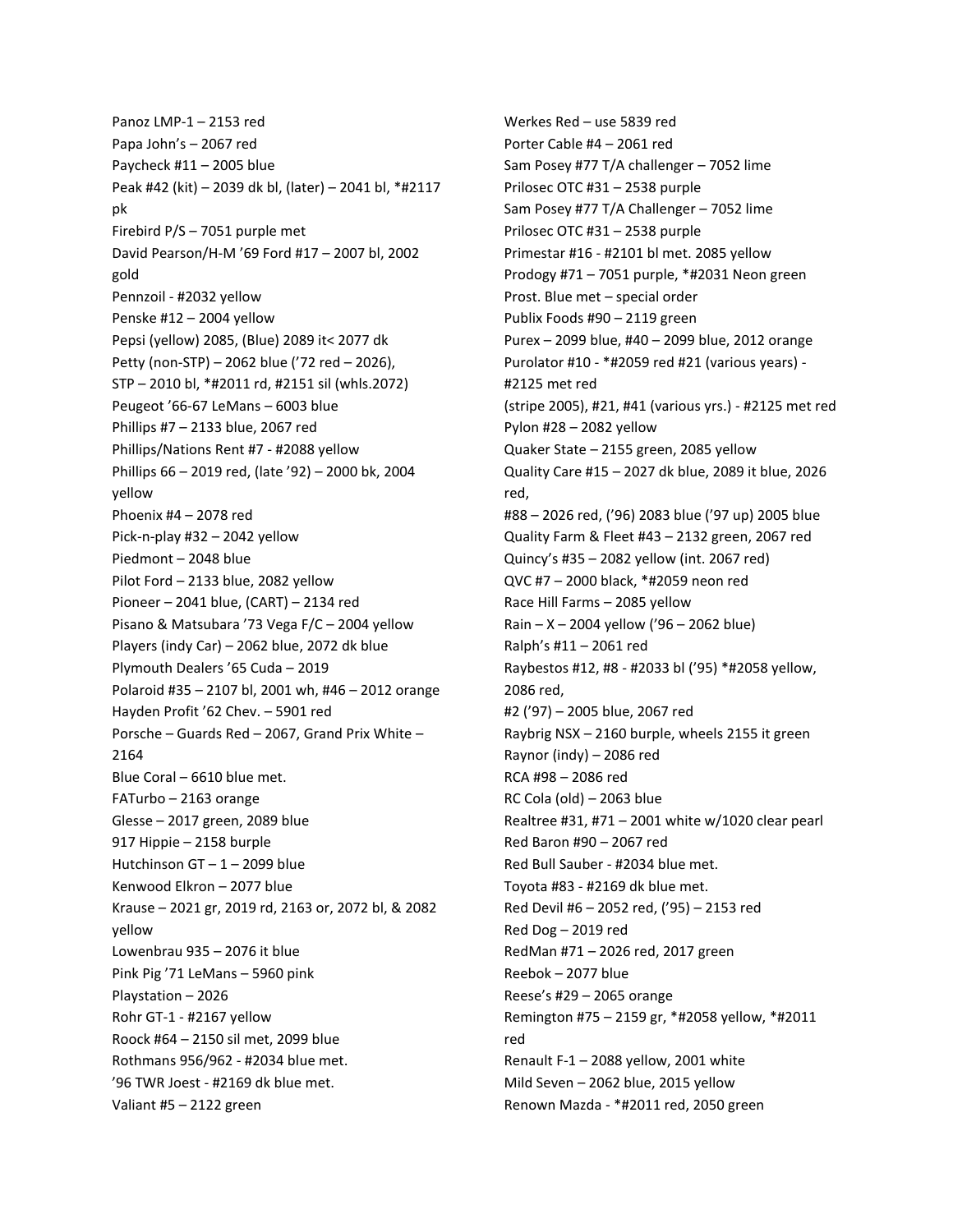Repsol – 2027 blue, 2086 red, 2070 orange Escort - \*#2014 neon or, 2085 yellow, 7003 dk blue met. Reynard 2KQ – Mopar - #2172 red Marty Robbins #42 – 2130 purple, #2032 yellow Fireball Roberts #22 – '63 2538 lav, '63-'64 5530 pur, '57 Ford #22 – 6513 red, 5739 white Roddenberry's #31 – 2093 meroon Gas Ronda Mustang F/C – 6434 red Roses Stores – 2048 blue Royal Oak – 2067 rd, 2082 yel ('96) \*#2058 neon yellow Royal Pont. – ('59) 5901 rd, ('60-61) 6002 wh/6000 mar, ('62) 6000 mar/6201 gd, ('63) 6304 sil, 6003 bl, 5901 rd RTL Alfa – 2082 yel, 2016 red, 2158 blue Sasol Jordan – 2099 blue Sauber Ford – ('95) 4700 dk bl, ('96) #2034 bl met. Scarab (non – mecom) – 5622 blue met. Schneider #64 – 2163 orange Schwan's #49 – 3600 cream Scooby Doo #29 – ('96) #2162 dk pur ('97) #2051 pur Wendell Scott/Howard Furniture #34 Scotts #99 – 2053 green, #60 w/2015 yellow Max #60 – 2051 purple Seaton's Shaker Chevelle/Corvair – 2070 orange Seven – Up – 2053 gr (Jordan F-1 w/2077 bl) Sharpie/Rubbermaid #97 – 2000 black, 2089 bl, 2067 red #97 Gold Met. – 7155 Shell #44 – 2000 blk, #2088 yellow (#29 – w/2172 red) Silk Cut – 2066 it purple – 2068 dk purple Sirius #7 – 2063 blue Skittles #36 – 2158 bl, 2016 rd: Wildberry 2066 pur Skoal (to '92) – 2008 dk gr ('93, '94, '96) – 2132 med. Green ('95) – 2155 it green, 2000 bk ('97 up) 6803 gr met, ('99) - #2033 bl met, #2125 red met, 2006 gold met. Skoal Red – 2093 dk red, 2056 med red Slender You – 2092 pink, 2093 maroon Slim Fast #23 – 2042 yellow Slim Jim #30, #44, #57 – 2086 red, 2082 yellow Smokin Joes - #2051 purple, 2085 yellow, 2070 orange

The Snake '73 Cuda F/C – 2082 yellow Snapper #43 – 2155 green, 2067 red Snicker's - #2029 bm, \*#2059 red (#88 2006 gold) Southeastern Ford Dealers 2049 blue Sox & Martin'64-'67 – 6452 white, 6436 blue, 6238 red, '68+ - 6452 white, 6853 blue, 6861 red Spam – (neon) \*#2060 bl, \*#2058 yel, \*#2059 red Spears #75 – 2005 blue, 2062 it blue Speedblock #17 - \*#2059 rd, 2027 bl Splitfire #90 – 2026 red, 2005 blue Sports World #82 – 2067 red, 2002 gold Spree #45 - \*#2059 rd, #2051 pur, 2155 it gr Sprint PCS #45 - #2151 silver, #2172 red Square D/TIC #81 – 2099 blue, 2015 yellow #55 – 2170 grey met, 2155 it green S&S Auto Parts (early '60's gassers) – 5601 red Stacker 2 #23 - \*#2058 neon yellow, \*#2014 neon orange Staff America #74 - \*#2059 red, \*#2038 chartreuse Stanley Tools – 2015 yel, (#36 2026 red) Stone, Woods, & Cook '41 willy's – 6104 it blue met STP - #11 – 2026 red, Indy Turbine - \*#2011 neon red Pearson GTO #17 – 2086 red Porsche 911 – 2164 white Straight Arrow ('94) – 2005 bl, 2004 yl, 2136 pk, 2142 tl ('95) - \*#2117 pk, 2048 bl, 7052 gr, 2004 yl Dave Strickler '62 Chev. – 6002 wh (int 1217&18) '61 Biscayne 2dr – 8000 maroon met. Stroh's Light #6 – 2049 blue Sunoco – 2027 bl, 2085 yel ('96+) \*#2058 yel/\*#2059 rd Sunny King #90 – 2067 red, 2083 blue Super Clean 7386 purple Superflo #63 – 2070 orange Tabasco #35 – ('97) 2067 rd. ('98) 2070 or 2155 gr Talbot Lago Blue – special order Target – 2026 rd, #41 Dodge - #2172 rd, pink spec. order '64 Tasca Ford – 6439 bronze met, 6435 burg met. Tecate – 2016 red, 2053 green Teramite – 2082 yellow Terminal Transport '72 Merc – 6130 gold, 5838 brown Texas Pete #87 – 2082 yellow